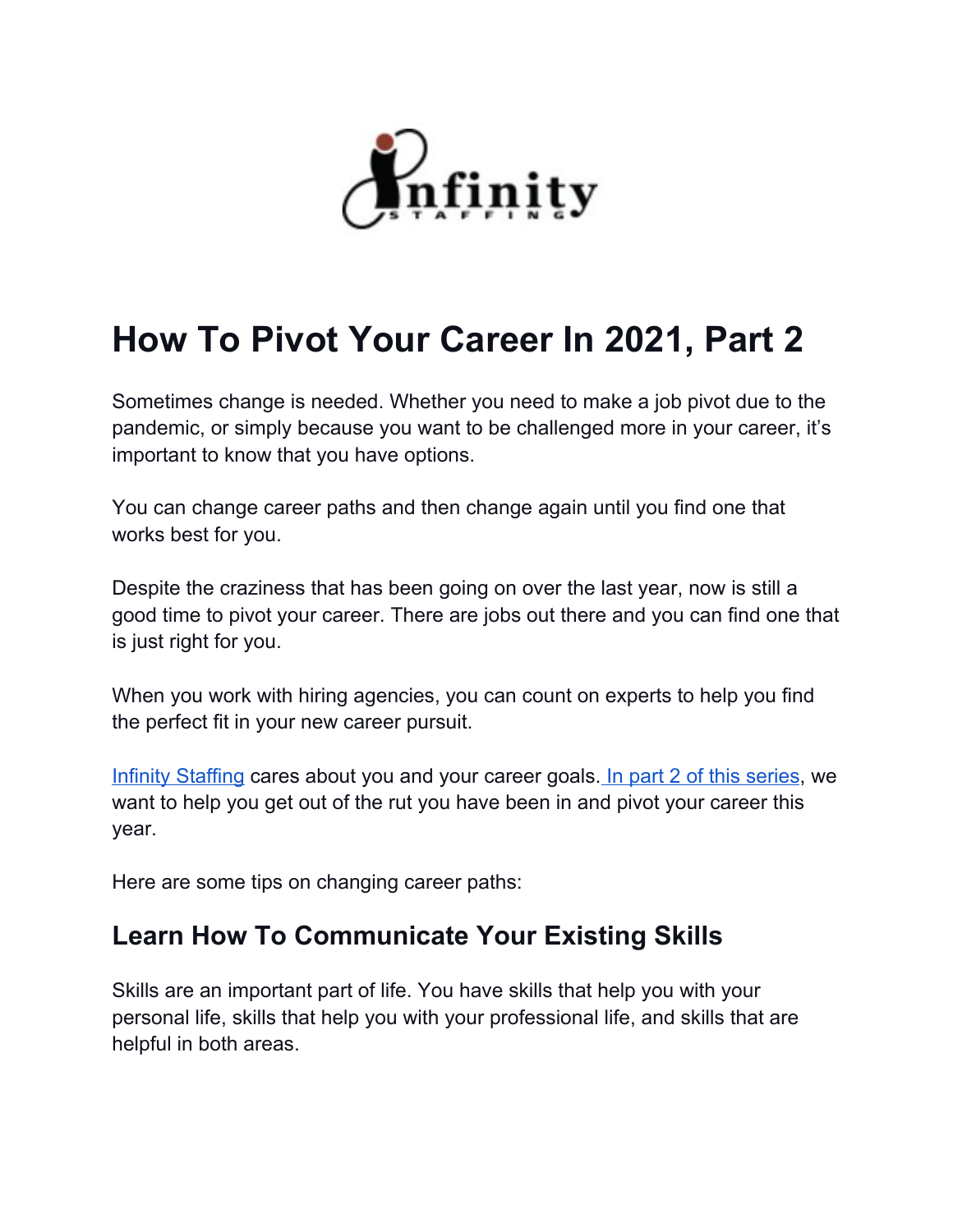Being able to properly communicate those skills to potential employers is critical. Both on your resume and in your interview, you should be expressing the skills you already have.

The wording is important when it comes to how you communicate your skills. How you word a skill can either make it sound very impressive or unimportant.

Take your time, do your research, and practice expressing each of your existing skills in a way that makes you sound like the professional and skilled individual that you are.

Write down each of your skills and then rewrite and rephrase them until you have found the best and most professional way of expressing your abilities.

Taking the extra time and effort to learn how to best communicate what you bring to the table in writing and in an interview situation will put you ahead of the game and show employers that you are competent and professional.

If you are struggling at this and need some extra help, look up "agency staffing near me" You may find a great staffing agency - like [Infinity](https://infinity-staffing.biz/employment-agency/) - that can help!

### **Brush Up Your Resume**

Resumes are one of the first things a potential employer sees about you. It is the ultimate first impression. You must have a top-notch resume.

Even if your job history is not overly impressive, you can still wow employers by how you express yourself, how your resume is set up, using stellar grammar, and making sure your resume shows off your skills and professionalism.

It is important to go over your resume and freshen it up, or at times start from scratch.

Having an updated, well worded, and professional resume can be a big factor in switching your career path.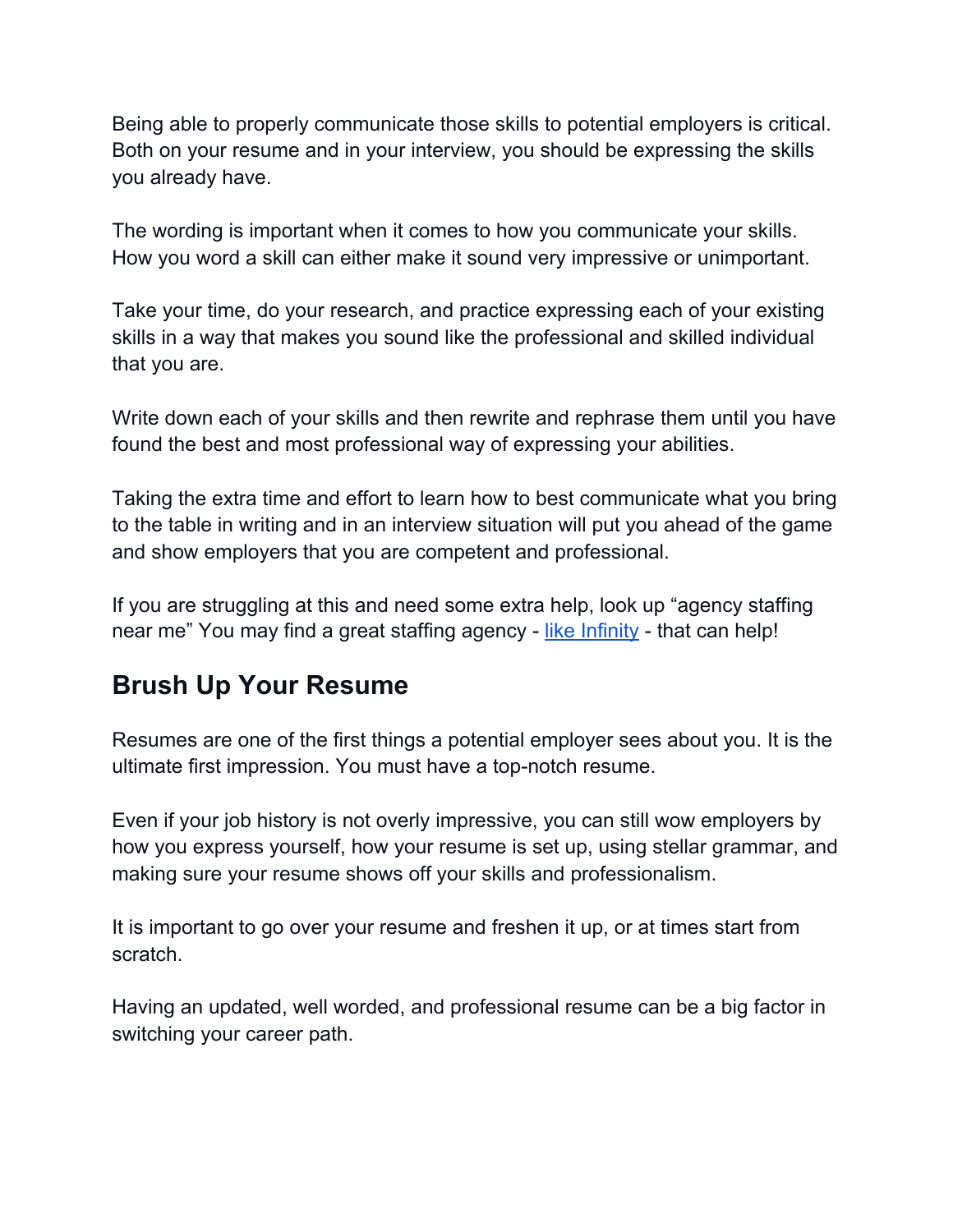When you neglect your resume you are hurting your chances of getting a good position in the career field of your desires.

### **Follow These Tips When Updating Your Resume:**

- 1. Each time you apply for a new job, tailor your resume to fit that specific job
- 2. Always include a tailored and well-written cover letter
- 3. Keep your resume length to one page
- 4. Have information in order of importance
- 5. Have your job history in chronological order
- 6. Include your skills both soft and transferable
- 7. Be sure to update all personal information such as your email address
- 8. Be sure to use proper grammar
- 9. Take your time, and make sure it is well written
- 10. Have a friend, or a hiring agency look over your resume and edit.

## **Pursue A New Career Path**

Once you have brushed up your resume and learned how to communicate your skills, it is now time to begin searching for a new career.

If you already know what career path you want to move towards that is great! You can look into jobs in that field yourself, or look up "agency staffing near me" to help you find a job in that field quickly and with ease.

Once you have found some places to apply, tailor your resume to the specific business. Express the skills that best apply to that job both in your resume and interview.

With a little determination, you should have a job in your desired field in no time!

If you are not sure what career you want to pivot to, but you know you need change, staffing or hiring agencies can help you figure it out.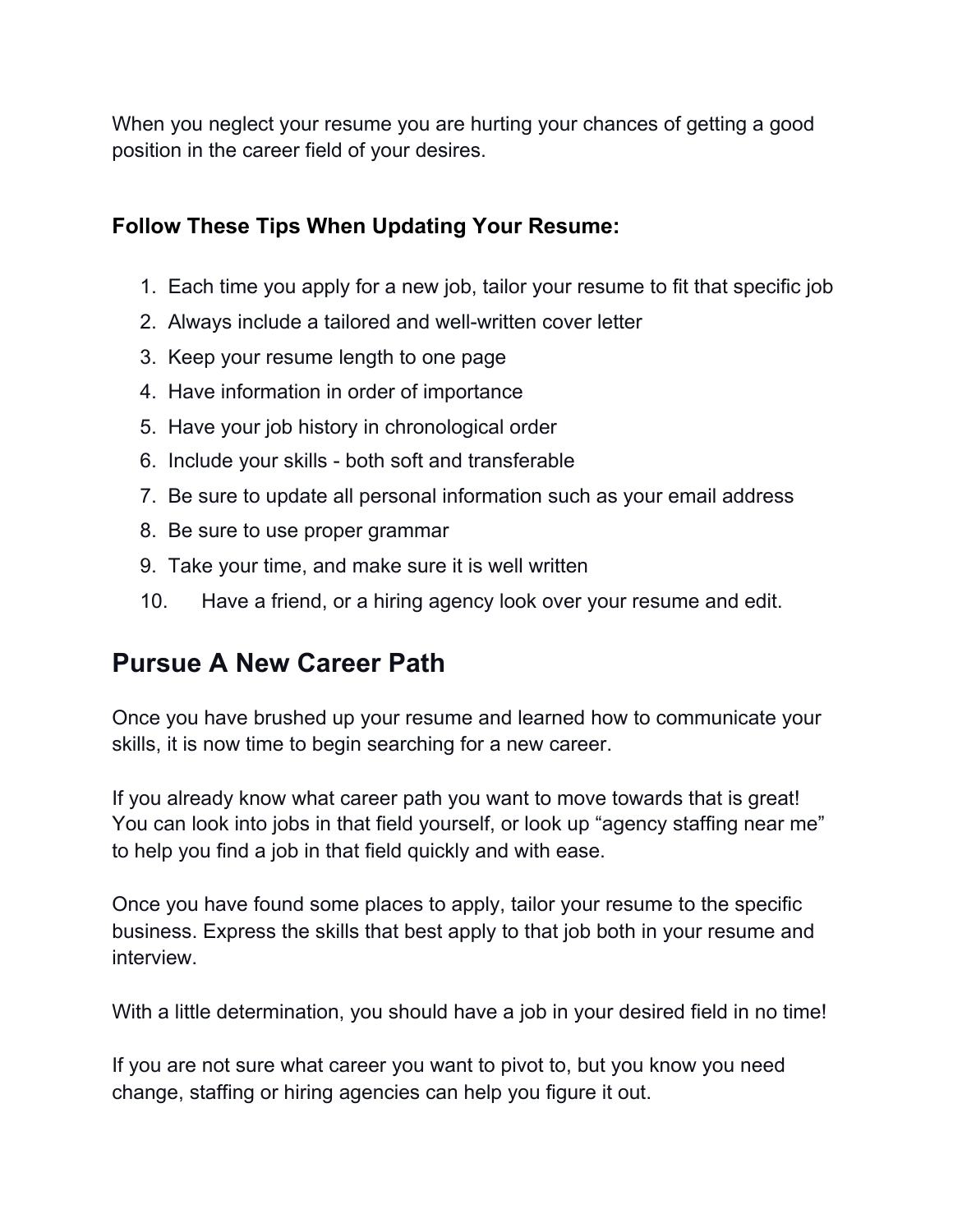You can sample different temp jobs through the agency until you find one that clicks, or you can request help getting long term placement.

The career of your dreams is in reach and Infinity Staffing can help you reach it this year.

If you are looking for a new career click here to contact Infinity [Staffing](https://infinity-staffing.biz/contact/) hiring agencies for [assistance.](https://infinity-staffing.biz/contact/)

#### **Morgan Hill, CA**

17705 Hale Ave., Ste C-1 Morgan Hill, California 95037 Phone: (408)-779-7100 Fax: (408)-779-7142

#### **Hollister, CA**

710 Kirkpatrick Ct. Hollister, California 95023 Phone: (831)-638-0360 Fax: (831)-638-0365

### **Gilroy, CA**

8010 Wayland Ln. Ste. 2C

Gilroy, CA, California 95020

Phone: 408-767-2904

### **Los Banos, CA**

2160 E. Pacheco Blvd Suite J